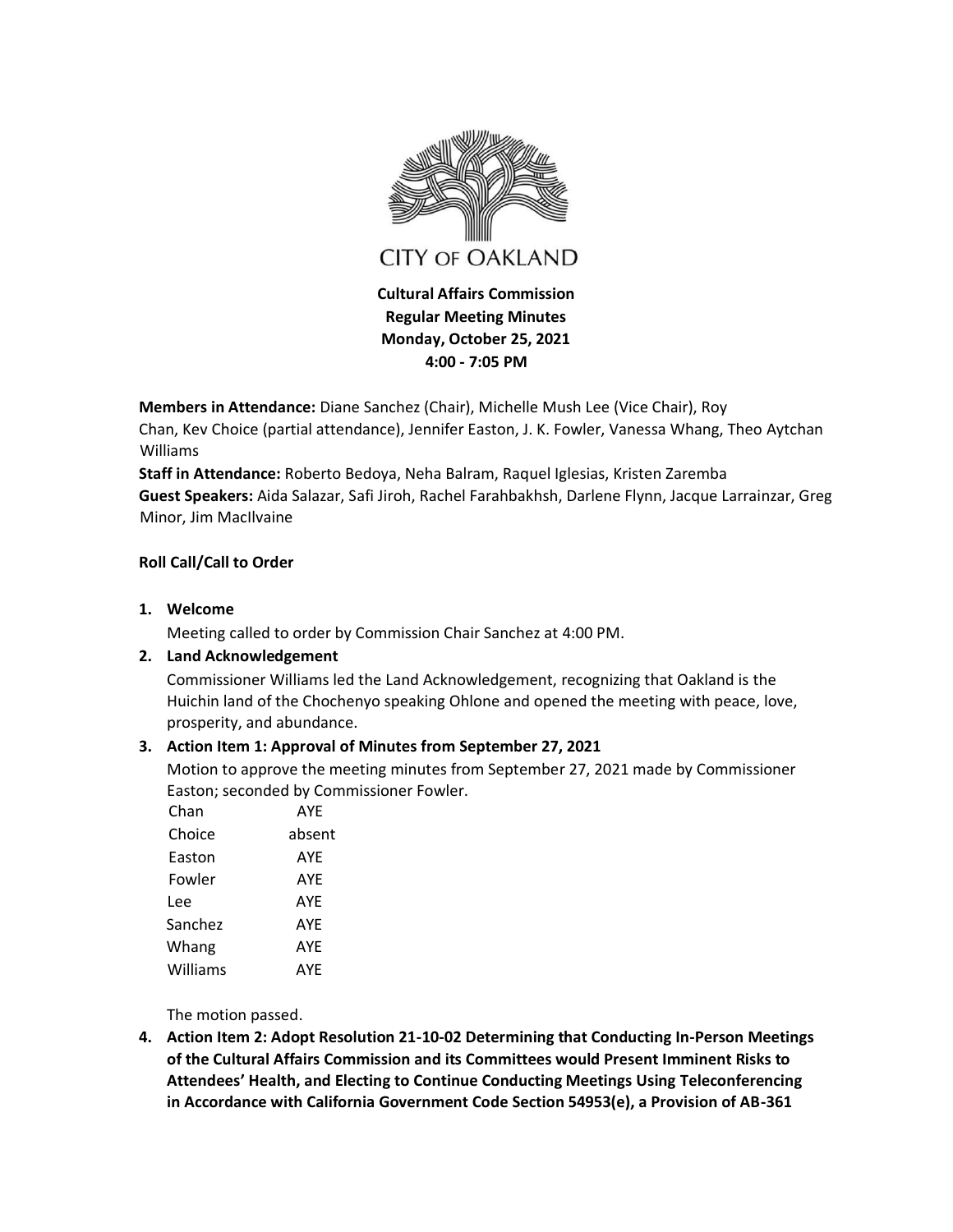Motion to adopt the Resolution 21-10-02 made by Commissioner Whang; seconded by Commissioner Chan.

| Chan     | AYE    |
|----------|--------|
| Choice   | absent |
| Easton   | AYE    |
| Fowler   | AYE    |
| Lee      | AYF    |
| Sanchez  | AYE    |
| Whang    | AYE    |
| Williams | AYE    |

The motion passed.

#### **5. Public Comment**

No members of the public made a comment.

### **6. Cultural Affairs Division Manger's Update**

#### Neighborhood Voices Grant Program

Roberto Bedoya noted that the Funding Advisory Committee voted to approve Neighborhood Voices grant program funding recommendations for 60 organizations and individuals in the amount of \$1.246M in the categories Organizations, Individual Artists, and Organizational Assistance. The recommendations are scheduled to be presented to City Council for approval in November. The second round of Neighborhood Voices Festival Culture

#### Oakland Poet Laureate

He noted that Commissioner Fowler organized a successful First Oakland Poet Laureate Inaugural Address for Dr. Ayodele Nzinga on October 7. The event include artists and Poet Laureates from across the Bay Area.

#### Belonging in Oakland: A Just City Cultural Fund

In October, the Belonging in Oakland: A Just City Cultural Funding announced its latest [eight](https://www.ebcf.org/a-just-city-cultural-fund-2021-awardees/)  [awardees.](https://www.ebcf.org/a-just-city-cultural-fund-2021-awardees/)

### **Staffing**

He noted that his staff has diminished significantly with Denise Pate's departure from the City of Oakland, Jim MacIlvaine's transition to a new division in the department, and Neha Balram's temporary family leave. He is working on replacing Pate's position with a temporary hire, while Human Resources completes the paperwork to announce the vacant position. Additionally, the Kristen Zaremba and the Public Art Program continues to need assistance, especially now with a new mural program charge from City Council.

### Cultural Strategist in Government

Bedoya noted that the Vanessa Whang is the senior advisor for the new round of the Cultural Strategist in Government program. Ten City Departments have signed up to participate in the program but the process to complete paperwork has delayed the formal request for proposals.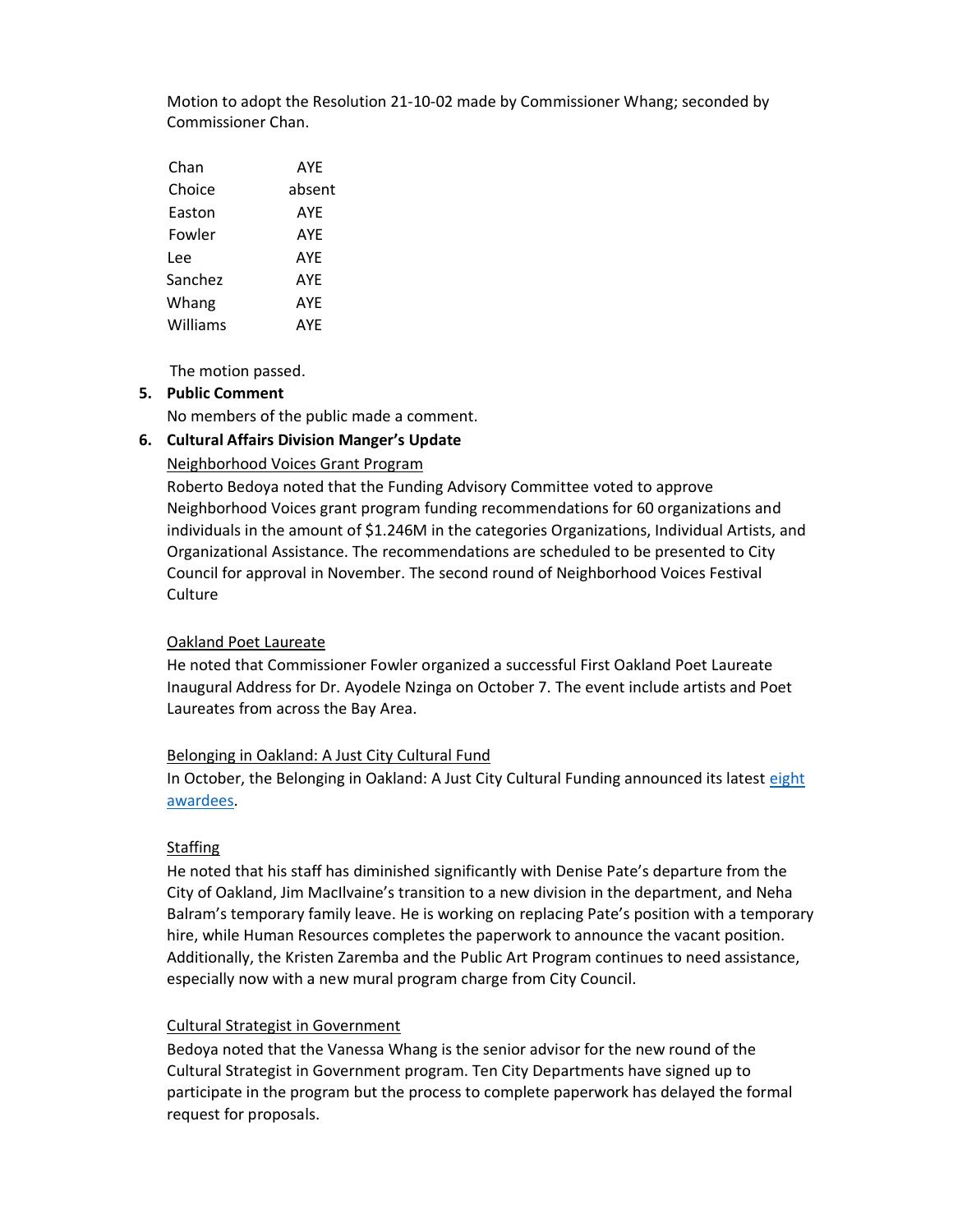### Advocacy

He noted that he and Commission Chair Sanchez have participated in conversations about securing additional funds for Alameda County and possibly the Oakland Cultural Affairs Division. Also, OMCA and the Berkeley Repertory Theatre are working with other local arts groups on a media campaign to boost visibility for the re-opening of visual and performing arts in the East Bay. The 2021 State Budget included \$60 million one-time General Fund for the California Arts Council to implement the California Creative Corps Pilot Program, a media, outreach and engagement campaign designed to increase: (1) public health awareness messages to stop the spread of COVID-19; (2) public awareness related to water and energy conservation, and emergency preparedness, relief, and recovery; (3) civic engagement, including election participation; and (4) social justice and community engagement. The Arts Council is accepting self-nominations from across California for the California Creative Corps Program Development Community Panel.

## **7. Department of Violence Prevention Presentation - Guillermo Cespedes, Chief of Violence Prevention**

Chief Cespedes, who joined the City of Oakland in September 2019, provided an overview of the work of the Department of Violence Prevention, which was established by City Council in 2017. He noted the primary goals of the department include: (1) Reduce Gun Violence, (2) Reduced Intimate Partner Violence, (3) Reduce Commercial Sexual Exploitation, (4) Reduce Number of Unsolved Cold Cases, (5) Reduce Levels of Community Trauma.

He noted that the department is launching a new series in Oakland called Town Nights, a violence interruption strategy in response to increasing gun violence. The program is an adaption of a similar program introduced in Los Angeles in 2004. The concept revolves around creating safe, violence-free spaces for all ages by keeping community spaces or parks open late and bringing arts and culture activities and public programming for the local community. He noted that instead of restricting the events to the key demographics found to be violent offenders or victims of violent offenders in Oakland, it is safer to make the events all ages.

### **Fall Town Nights Events**

4 consecutive Fridays

6:00pm-10:00pm

- •Monday, November 22, 2021
- •Friday, December 3, 2021
- •Friday, December 10, 2021
- •Friday, December 17, 2021

#### **Summer Town Nights Events**

4 consecutive Fridays 6:00pm-10:00pm •Friday, June 17, 2022

- •Friday, June 24, 2022
- •Friday, July 1, 2022
- •Friday, July 8, 2022

### **8. Artist Spotlight: Aida Salazar**

Commission Chair Sanchez introduced local author Aida Salazar. Aida Salazar is an awardwinning author, arts activist, and translator whose writings for adults and children explore issues of identity and social justice. She is the author of the critically acclaimed middle grade verse novels, THE MOON WITHIN (International Latino Book Award Winner) and LAND OF THE CRANES (Américas Award, California Library Association Beatty Award, Northern CA Book Award, NCTE Charlotte Huck Honor, Jane Addams Peace Honor). Salazar read excerpts from some of her books.